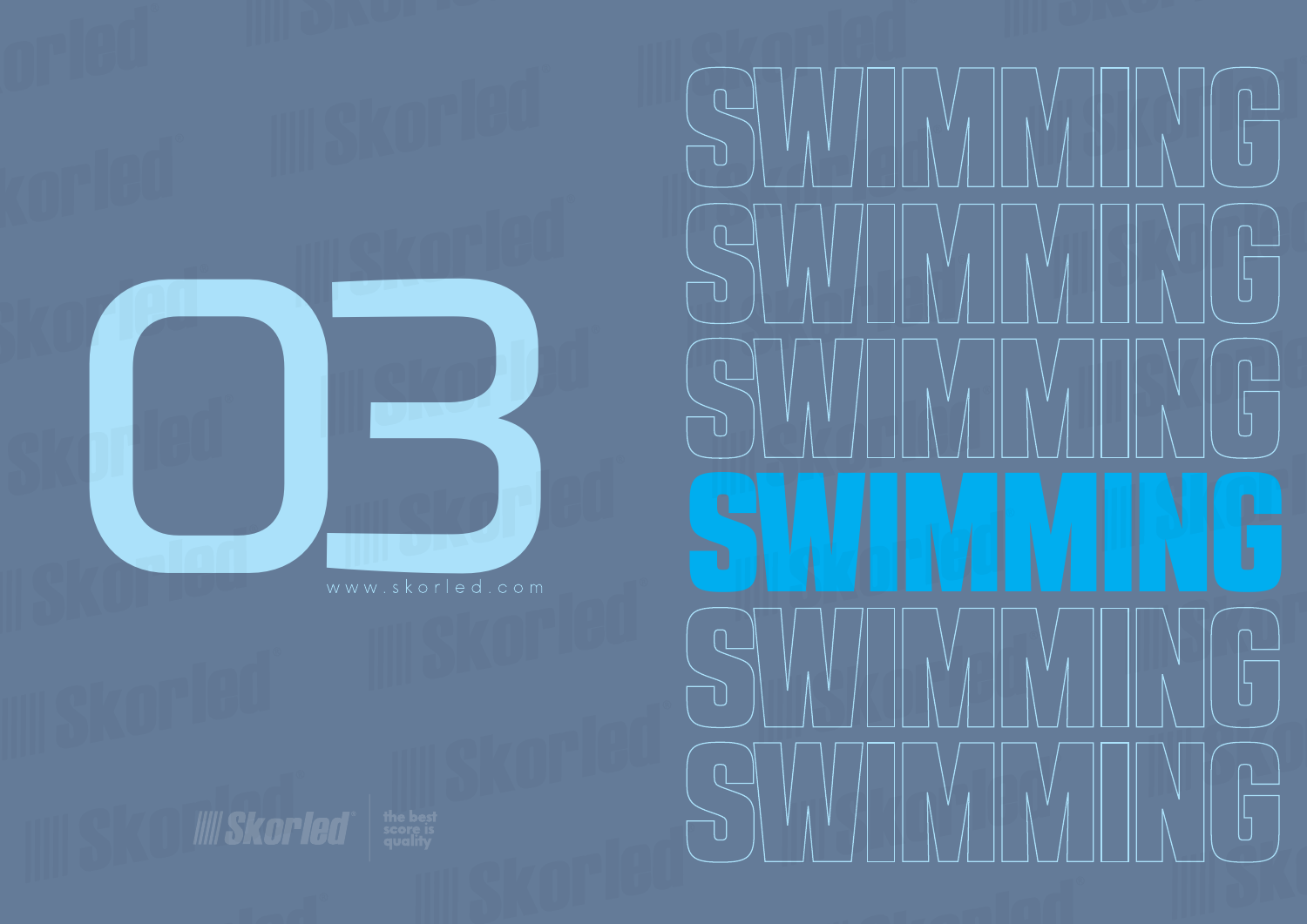#### **GENERAL FEATURES**

![](_page_1_Picture_0.jpeg)

![](_page_1_Picture_1.jpeg)

#### **EQUIPMENTS**

- It has three language supports: Turkish, English and French. There is support for a total of 157 characters. In addition to the characters of the three languages, it also includes German, Azerbaijani, Turkmen and Uzbek characters.
- It can work wired or wireless.
- The controller can be used wirelessly for up to 4 hours with a 1 hour charge.
- Systems are so easy for the user.
- It works fully compatible with Splash Meet Manager program.
- Race data and results can be printed out with an external thermal printer.
- All equipment can be tested.
- It has the feature of rescuing races that cannot be started on time.
- There are 50 race, 128 event order and 100 flash event order memories.
- Lane errors can be followed instantly both on the lane box and on the controller.
- Time is measured with an accuracy of 0.00 and a precision of 0.00.
- 1 piece race starter (STR 100)
- As many as number of lanes touchpad  $(ST - 2490 - F)$
- As many as number of lanes lane box (SKL – LB – V1)
- 
- 1 piece swimming controller (SKL SWC V2)
- 1 piece graphic scoreboard (SKL LIVE X) (The screen size can be changed optionally.)

### SKL – LVE – SX

![](_page_1_Picture_23.jpeg)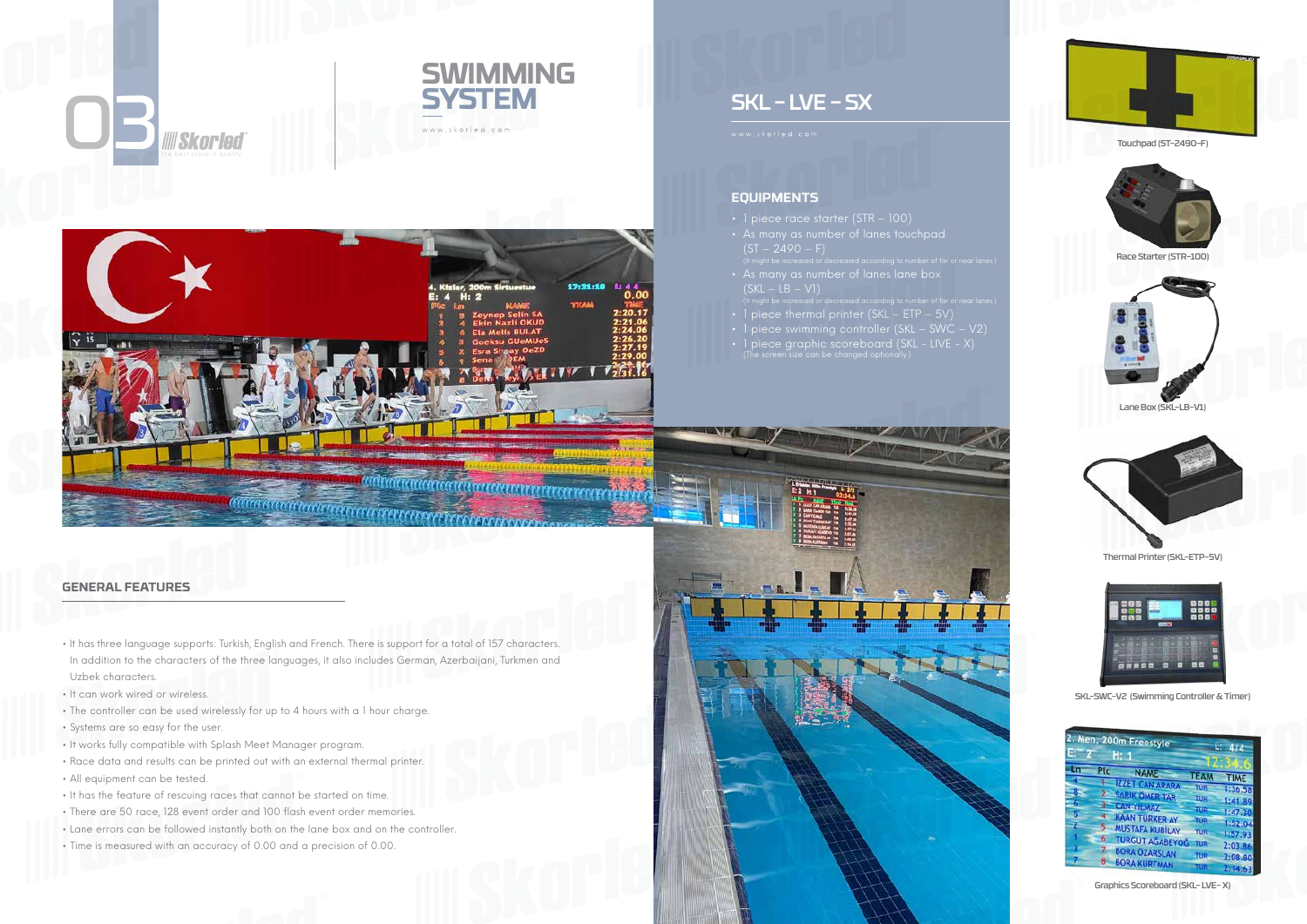![](_page_2_Picture_14.jpeg)

![](_page_2_Picture_16.jpeg)

![](_page_2_Picture_18.jpeg)

#### **OPTIONAL EQUIPMENTS**

![](_page_2_Picture_1.jpeg)

![](_page_2_Picture_3.jpeg)

- 1 piece race starter (STR 100)
- $(ST 2490 F)$  (It might be increased or decreased
- 
- 
- 1 piece swimming controller (SKL SWC V2)
- 

- scoreboard modules can be added to the
- 

![](_page_2_Picture_13.jpeg)

- scoreboard modules can be added to the scoreboard.
- according to the display.

![](_page_2_Picture_36.jpeg)

![](_page_2_Picture_20.jpeg)

Lane Scoreboard (SKL–SPL–X)

- 
- 
- 
- 
- 
- 
- 
- (The number of lines can be increased or decreased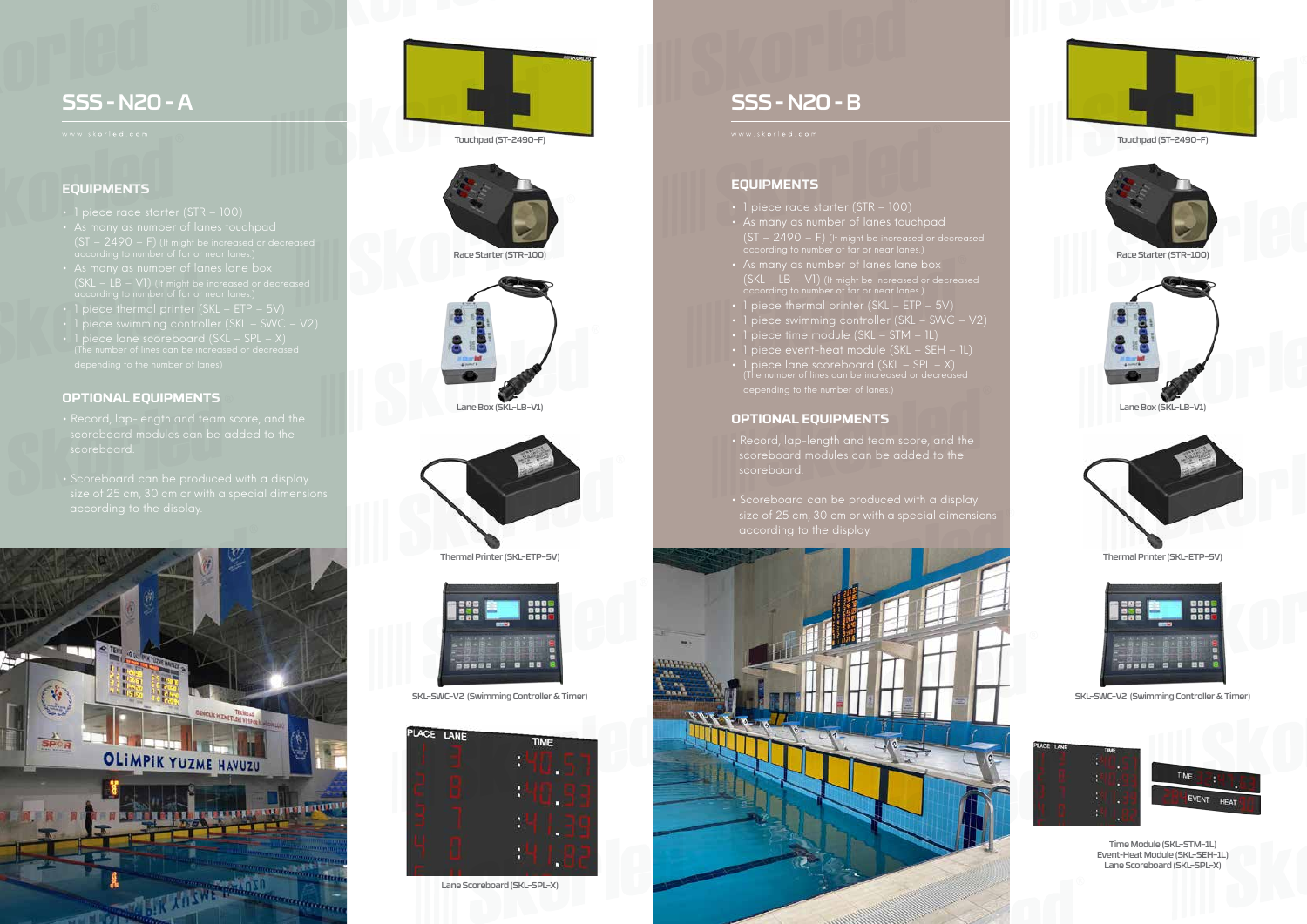![](_page_3_Picture_17.jpeg)

![](_page_3_Picture_18.jpeg)

![](_page_3_Picture_19.jpeg)

#### **OPTIONAL EQUIPMENTS**

#### **OPTIONAL EQUIPMENTS**

- 1 piece race starter (STR 100)
- As many as number of lanes touchpad  $(ST - 2490 - F)$  (It might be increased or decreased according to number of far or near lanes.)
- As many as number of lanes lane box  $(SKL - LB - VI)$  (It might be increased or decreased according to number of far or near lanes.)
- 1 piece thermal printer (SKL ETP 5V)
- 1 piece swimming controller (SKL SWC V2)
- 1 piece lap-length-time module (SKL SLT 2L)
- 1 piece event-heat-record module  $(SKL - SEHR - 2L)$
- 1 piece lane scoreboard (SKL SPL X) (The number of lines can be increased or decreased depending to the number of lanes.)
- 1 piece race starter (STR 100)
- $(ST 2490 F)$  (It might be increased or decreased
- $(SKL LB VI)$  (It might be increased or decreased
- 
- 1 piece swimming controller (SKL SWC V2)
- 1 piece lap-length-time module (SKL SLT 2L)
- $(SKL SEHR 2L)$
- 1 piece lane scoreboard (SKL SPL X) (The number of lines can be increased or decreased
- 1 piece team score module (SKL-STP-2L)
- 

- Record, lap-length and team score, and the scoreboard modules can be added to the scoreboard.
- Scoreboard can be produced with a display size of 25 cm, 30 cm or with a special dimensions according to the display.

![](_page_3_Picture_14.jpeg)

![](_page_3_Figure_15.jpeg)

Lap Module (SKL–SLAP–S)

![](_page_3_Picture_39.jpeg)

Lane Scoreboard (SKL-SPL-X)

![](_page_3_Picture_41.jpeg)

![](_page_3_Picture_42.jpeg)

Team Score Module (SKL-STP-2L)

![](_page_3_Picture_45.jpeg)

Thermal Printer (SKL–ETP–5V)

![](_page_3_Picture_21.jpeg)

![](_page_3_Picture_23.jpeg)

Lap-Length-Time Module (SKL–SLT–2L) Event-Heat-Record Module (SKL–SEHR–2L) Lane Scoreboard (SKL–SPL–X)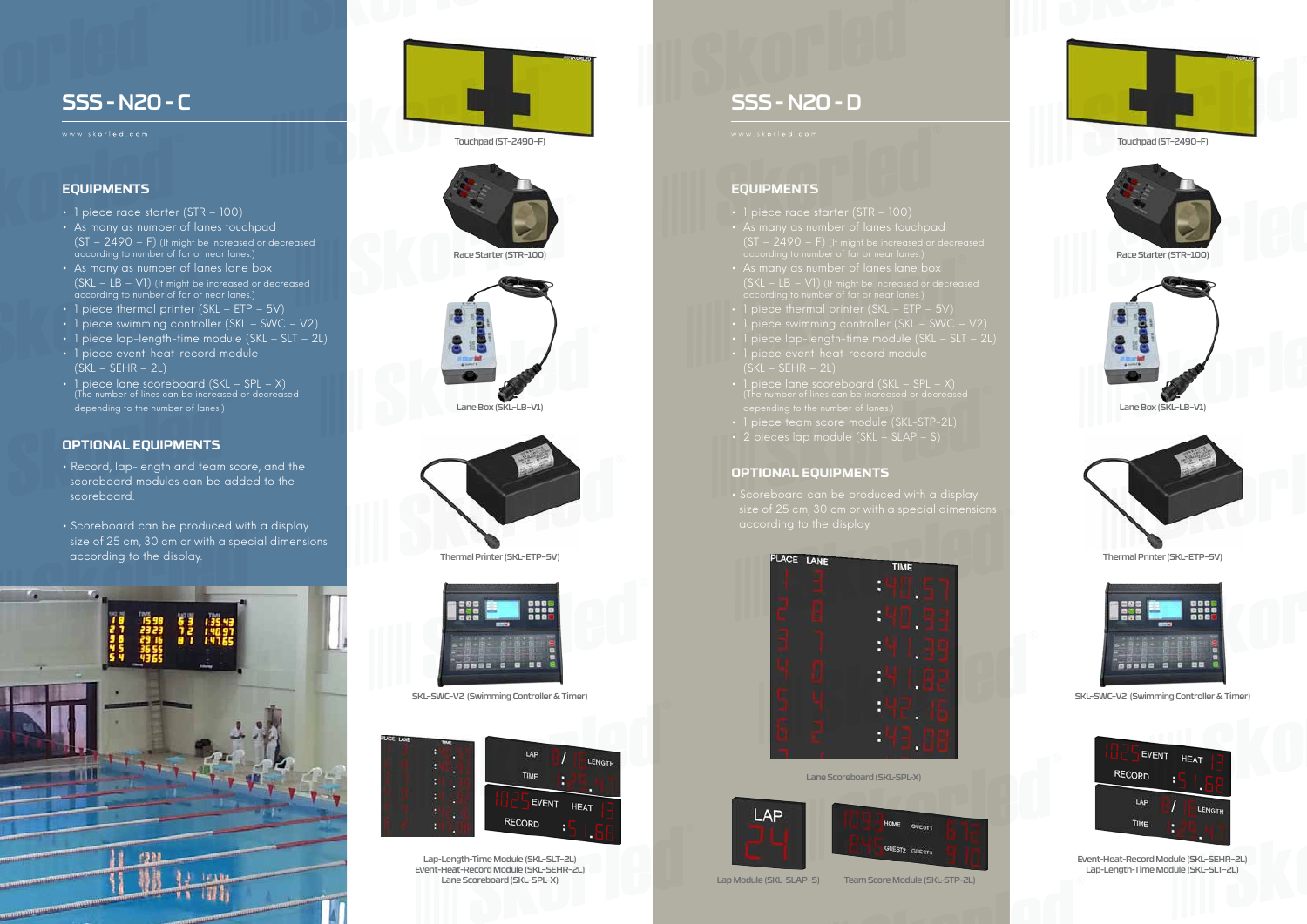## **RELAY TAKE-OFF PLATFORM**

## **TOUCHPAD**

## **RACE STARTER**

## **THERMAL PRINTER**

SKL - RTS - V1 / TECHNICAL PARAMETERS

ST – 2490 – F / TECHNICAL PARAMETERS

STR – 100 / TECHNICAL PARAMETERS

SKL – ETP – 5V / TECHNICAL PARAMETERS

# **LANE BOX**<br>SKL-LB-V1 / TECHNICAL PARAMETERS

| Height                           | 80 mm                                           |
|----------------------------------|-------------------------------------------------|
| Width                            | 160 mm                                          |
| Thickness                        | $41$ mm                                         |
| Weight                           | 520 g                                           |
| Cable Length                     | 3 <sub>m</sub>                                  |
| <b>Average Power Consumption</b> | 380 mW                                          |
| <b>Operating Voltage</b>         | 12V                                             |
| <b>Operating Temperature</b>     | $(-40^{\circ}\text{C}) - (+55^{\circ}\text{C})$ |
| <b>Protection Class</b>          | <b>IP65</b>                                     |
| <b>Type Of Material</b>          | <b>ABS</b>                                      |
| <b>Guarantee Duration</b>        | 2 Years                                         |
| Frame Color                      | <b>Mat Black</b>                                |

![](_page_4_Picture_2.jpeg)

| Height                       | 180 mm                                          |
|------------------------------|-------------------------------------------------|
| Width                        | 300 mm                                          |
| Thickness                    | 186 mm                                          |
| Weight                       | 3.5 <sub>kg</sub>                               |
| <b>Power Consumption</b>     | 125/250 W                                       |
| <b>Operating Voltage</b>     | 12V                                             |
| <b>Operating Temperature</b> | $(-15^{\circ}\text{C}) - (+55^{\circ}\text{C})$ |
| <b>Protection Class</b>      | <b>IP65</b>                                     |
| <b>Type Of Material</b>      | $\mathsf{A}$                                    |
| <b>Guarantee Duration</b>    | 2 Years                                         |
| Frame Color                  | <b>Mat Black</b>                                |

![](_page_4_Picture_9.jpeg)

| 660 mm             |
|--------------------|
| 640 mm             |
| $0,37 \text{ m}^2$ |
| 505 mm             |
| $25$ kg            |
| $(-40C) - (+55C)$  |
| <b>IP54</b>        |
| <b>CTP</b>         |
| 2 Years            |
| White-Blue         |
|                    |

![](_page_4_Picture_16.jpeg)

| Height                            | $102$ mm          |
|-----------------------------------|-------------------|
| Width                             | 338 mm            |
| Thickness                         | 287 mm            |
| Weight                            | $2.6$ kg          |
| <b>Average Power Consumption*</b> | 3 W               |
| <b>Operating Voltage</b>          | $10.8V - 16.8V$   |
| <b>Operating Temperature</b>      | $(-40C) - (+55C)$ |
| <b>Protection Class</b>           | <b>IP54</b>       |
| <b>Type Of Material</b>           | $\mathsf{A}$      |
| <b>Guarantee Duration</b>         | 2 Years           |

| Height                            | 57 mm                                          |
|-----------------------------------|------------------------------------------------|
| Width                             | 133 mm                                         |
| Thickness                         | $126$ mm                                       |
| <b>Maksimum Power Consumption</b> | 7.5 W                                          |
| <b>Operating Voltage</b>          | $5V - 9V$                                      |
| <b>Operating Temperature</b>      | $(+5^{\circ}\text{C}) - (+50^{\circ}\text{C})$ |
| <b>Operating Humidity</b>         | $%10 - %90$                                    |
| <b>Printing Speed</b>             | $50 - 80$ mm/s                                 |
| Maximum Paper Roll Diameter       | 39 mm                                          |
| <b>Protection Class</b>           | <b>IP50</b>                                    |
| <b>Guarantee Duration</b>         | 2 Years                                        |
| <b>Frame Color</b>                | <b>Mat Black</b>                               |
|                                   |                                                |

| Dimensions                 | 240x90x1 cm                                |
|----------------------------|--------------------------------------------|
| Weight                     | 17 kg                                      |
| <b>Operating Type</b>      | Switch method                              |
| Product Color              | Yellow-Black                               |
| <b>Connection Socket</b>   | Banana jack                                |
| <b>Product Maintenance</b> | Maintenance is required                    |
| <b>Control Unit</b>        | With controller connection                 |
| <b>Guarantee Duration</b>  | 2 Years                                    |
| Frame Type                 | <b>UV Resistant PVC</b>                    |
| <b>Protection Class</b>    | <b>IP67</b>                                |
| Platform                   | Device can be mountabled where<br>you want |
| Cable Length               | 2.75 meters                                |

![](_page_4_Picture_20.jpeg)

![](_page_4_Picture_21.jpeg)

![](_page_4_Picture_22.jpeg)

### **SWIMMING CONTROLLER (TIMER)**

SKL – SWC – V2 / TECHNICAL PARAMETERS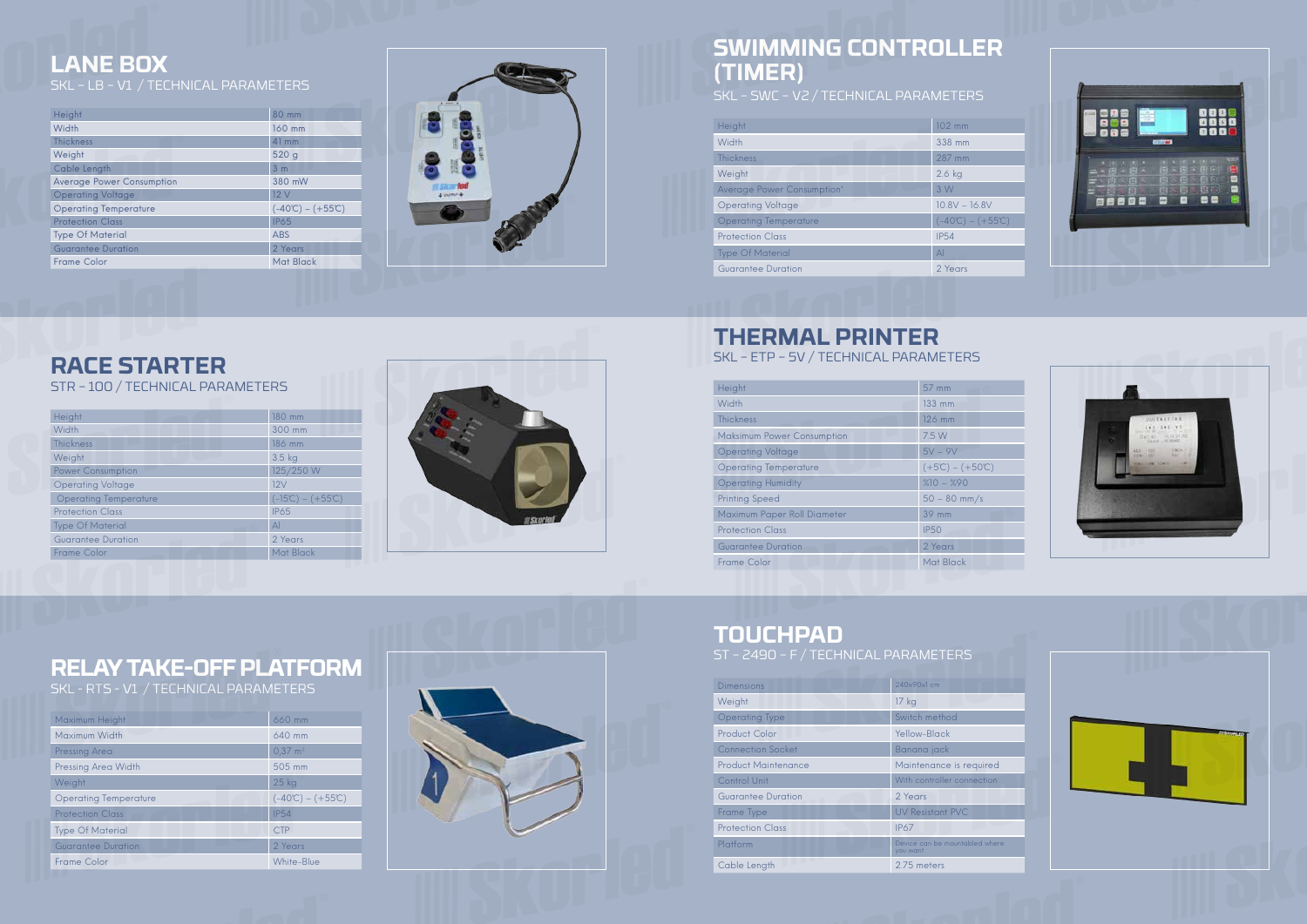#### **LANE SCOREBOARD**

### **GRAPHIC SCOREBOARD**

### **LANE SCOREBOARD**

### **LANE SCOREBOARD**

SKL – SLN – 2L / TECHNICAL PARAMETERS

SKL – LVE – X / TECHNICAL PARAMETERS

SKL – SPL – X / TECHNICAL PARAMETERS

SKL – SLN – 1L / TECHNICAL PARAMETERS

| <b>Operating Voltage</b>     | $100 - 120V / 200V - 240V$                      |
|------------------------------|-------------------------------------------------|
| <b>Operating Temperature</b> | $(-40^{\circ}\text{C}) - (+55^{\circ}\text{C})$ |
| <b>Protection Class</b>      | <b>IP54</b>                                     |
| <b>Type Of Material</b>      | Al                                              |
| <b>Guarantee Duration</b>    | 2 Years                                         |
| Frame Color                  | Mat Black                                       |

| E. |     | 2. Erkekler, 200m Freestyle<br>H: 1            |                    | ŧ.<br>414          |
|----|-----|------------------------------------------------|--------------------|--------------------|
| ⊷  | Plc | <b>NAME</b>                                    | <b>TEAM</b>        | <b>IMF</b>         |
|    |     | <b>ZZET CAN ARARA</b><br><b>SARIK OMER TAR</b> | TUR<br>TUR         | 1:36.58            |
| 5  |     | CAN YILMAZ<br><b>KAAN TURKER AY</b>            | TUR                | 1:41.89<br>1:47.30 |
|    |     | <b>MUSTAFA KUBİLAY</b>                         | TUR.<br><b>TUR</b> | 1:52:04<br>1.57.93 |
|    | 6   | <b>TURGUT AGABEYOG</b><br><b>BORA ÖZARSLAN</b> | TUR                | 2:03.86            |
|    |     | <b>BORA KURTMAN</b>                            | TUR<br>TUR.        | 2:08.80<br>2:14.63 |

| Height                           | 580 mm  |
|----------------------------------|---------|
| Width                            | 1900 mm |
| Thickness                        | 85 mm   |
| Weight                           | 14.4 kg |
| <b>Maximum Power Consumption</b> | 180 W   |
| <b>Average Power Consumption</b> | 95 W    |
|                                  |         |

![](_page_5_Picture_20.jpeg)

![](_page_5_Picture_21.jpeg)

![](_page_5_Picture_22.jpeg)

![](_page_5_Picture_23.jpeg)

| Height                           | 2900 mm                                         |
|----------------------------------|-------------------------------------------------|
| Width                            | 1900 mm                                         |
| Thickness                        | 85 mm                                           |
| Weight                           | 75 kg                                           |
| <b>Maximum Power Consumption</b> | 900 W                                           |
| <b>Average Power Consumption</b> | 475 W                                           |
| <b>Operating Voltage</b>         | 100 - 120V / 200V - 240V                        |
| <b>Operating Temperature</b>     | $(-40^{\circ}\text{C}) - (+55^{\circ}\text{C})$ |
| <b>Protection Class</b>          | <b>IP54</b>                                     |
| <b>Type Of Material</b>          | $\Delta$                                        |
| <b>Guarantee Duration</b>        | 2 Years                                         |
| Frame Color                      | <b>Mat Black</b>                                |

| Height                           | 290 mm  |
|----------------------------------|---------|
| Width                            | 1900 mm |
| Thickness                        | 85 mm   |
| Weight                           | 9.2 kg  |
| <b>Maximum Power Consumption</b> | 90 W    |
| <b>Average Power Consumption</b> | 47.5 W  |
|                                  |         |

![](_page_5_Picture_10.jpeg)

#### **EVENT–HEAT–RECORD SCOREBOARD MODULES**

### **EVENT–HEAT–RECORD SCOREBOARD MODULES**

SKL – SEHR – 2L / TECHNICAL PARAMETERS

SKL – SREC – 1L / SKL – SEH – 1L TECHNICAL PARAMETERS

| Height                           | 290 mm  |
|----------------------------------|---------|
| Width                            | 1900 mm |
| Thickness                        | 85 mm   |
| Weight                           | 9 kg    |
| <b>Maximum Power Consumption</b> | 67.5 W  |
| <b>Average Power Consumption</b> | 35.6 W  |
|                                  |         |

| Height                           | 290 mm                                          |
|----------------------------------|-------------------------------------------------|
| Width                            | 1900 mm                                         |
| Thickness                        | 85 mm                                           |
| Weight                           | 9 kg                                            |
| <b>Maximum Power Consumption</b> | 67.5 W                                          |
| <b>Average Power Consumption</b> | 35.6 W                                          |
| <b>Operating Voltage</b>         | 100 - 120V / 200V - 240V                        |
| <b>Operating Temperature</b>     | $(-40^{\circ}\text{C}) - (+55^{\circ}\text{C})$ |
| <b>Protection Class</b>          | <b>IP54</b>                                     |
| <b>Type Of Material</b>          | $\mathsf{A}$                                    |
| <b>Guarantee Duration</b>        | 2 Years                                         |
| Frame Color                      | <b>Mat Black</b>                                |